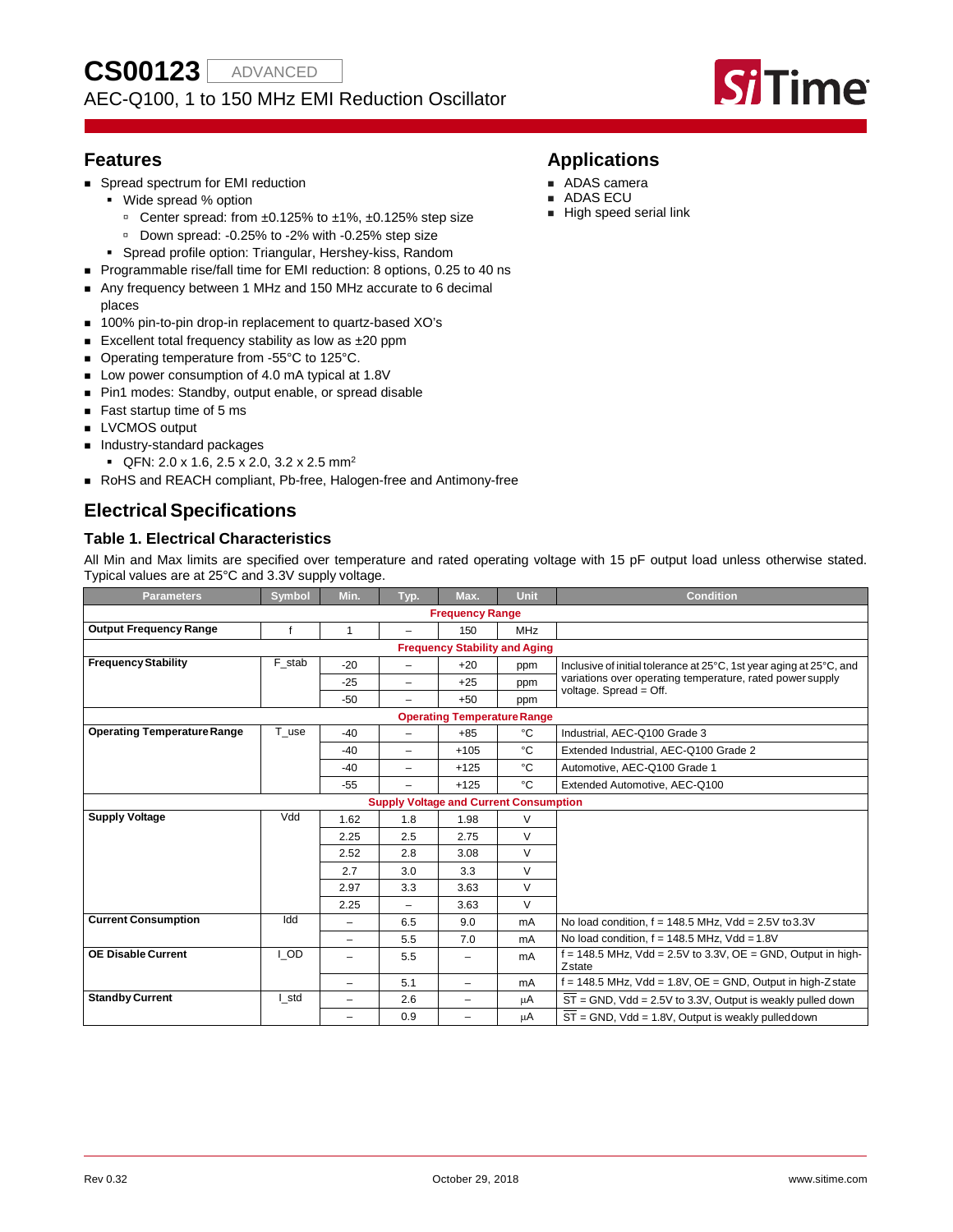# **Table 1. Electrical Characteristics(continued)**

| <b>Parameters</b>          | <b>Symbol</b> | Min.                     | Typ.                     | Max.                                 | <b>Unit</b> | <b>Condition</b>                                                                                              |
|----------------------------|---------------|--------------------------|--------------------------|--------------------------------------|-------------|---------------------------------------------------------------------------------------------------------------|
|                            |               |                          |                          | <b>LVCMOS Output Characteristics</b> |             |                                                                                                               |
| Duty Cycle                 | DC            | 45                       | $\overline{\phantom{0}}$ | 55                                   | %           |                                                                                                               |
| <b>Rise/Fall Time</b>      | Tr, Tf        | $\overline{\phantom{m}}$ | 1.3                      | 2.5                                  | ns          | Vdd =1.8V, 20% - 80%, default derive strength                                                                 |
|                            |               |                          | -                        | $\overline{2}$                       | ns          | Vdd = 2.25V - 3.63V, 20% - 80%, default derive strength                                                       |
| <b>Output High Voltage</b> | VOH           | 90%                      | -                        | -                                    | Vdd         | $IOH = -4 mA (Vdd = 3.0V or 3.3V)$<br>$IOH = -3 mA (Vdd = 2.8V and Vdd = 2.5V)$<br>$IOH = -2 mA (Vdd = 1.8V)$ |
| <b>Output Low Voltage</b>  | <b>VOL</b>    | $\overline{\phantom{m}}$ | -                        | 10%                                  | Vdd         | $IOL = 4 mA (Vdd = 3.0V or 3.3V)$<br>$IOL = 3 mA (Vdd = 2.8V and Vdd = 2.5V)$<br>$IOL = 2 mA (Vdd = 1.8V)$    |
|                            |               |                          |                          | <b>Input Characteristics</b>         |             |                                                                                                               |
| <b>Input High Voltage</b>  | <b>VIH</b>    | 70%                      | -                        |                                      | Vdd         | Pin 1. OE or ST                                                                                               |
| <b>Input Low Voltage</b>   | <b>VIL</b>    | -                        | -                        | 30%                                  | Vdd         | Pin 1, OE or ST                                                                                               |
| Input Pull-up Impedance    | Z in          | -                        | 87                       | -                                    | $k\Omega$   | Pin 1, OE logic high or logic low, or ST logic high                                                           |
|                            |               | -                        | 8                        | -                                    | $M\Omega$   | Pin 1, ST logic low                                                                                           |
|                            |               |                          |                          | <b>Startup and Resume Timing</b>     |             |                                                                                                               |
| <b>Startup Time</b>        | T start       | L,                       | $\overline{\phantom{0}}$ | 5                                    | ms          | Measured from the time Vdd reaches its rated minimum value                                                    |
| <b>Enable/Disable Time</b> | T oe          | -                        | -                        | 215                                  | ns          | $f = 148.5$ MHz. For other frequencies, T oe = 100 ns + 3 $*$ cycles                                          |
| <b>Resume Time</b>         | T resume      | $\overline{\phantom{0}}$ | -                        | 5                                    | ms          | Measured from the time ST pin crosses 50% threshold                                                           |
| <b>Spread Enable Time</b>  | T sde         | $=$                      | $\overline{\phantom{0}}$ | 4                                    | μs          | Measured from the time SD pin crosses 50% threshold                                                           |
| <b>Spread Disable Time</b> | T sdde        | -                        |                          | 50                                   | μs          | Measured from the time SD pin crosses 50% threshold                                                           |
|                            |               |                          |                          | <b>Jitter</b>                        |             |                                                                                                               |
| Cycle-to-cycle jitter      | T_ccj         | -                        | 10.5                     | $\overline{\phantom{0}}$             | ps          | $f = 148.5$ MHz, Vdd = 2.5 to 3.3V, Spread = ON( or OFF)                                                      |
|                            |               |                          | 12.5                     |                                      | ps          | $f = 148.5$ MHz, Vdd = 1.8V, Spread = ON( or OFF)                                                             |

# **Table 2. Spread Spectrum %[1]**

| Ordering<br>Code | <b>Center Spread</b><br>(%) | <b>Down Spread</b><br>(%) |
|------------------|-----------------------------|---------------------------|
| A                | ±0.125                      | $-0.25$                   |
| в                | ±0.250                      | $-0.50$                   |
| С                | ±0.390                      | $-0.78$                   |
| D                | ±0.515                      | $-1.04$                   |
| E                | ±0.640                      | $-1.29$                   |
| F                | ±0.765                      | $-1.55$                   |
| G                | ±0.905                      | $-1.84$                   |
| н                | ±1.030                      | $-2.10$                   |
| I                | ±1.155                      | $-2.36$                   |
| J                | ±1.280                      | $-2.62$                   |
| Κ                | ±1.420                      | $-2.91$                   |
| L                | ±1.545                      | $-3.18$                   |
| M                | ±1.670                      | $-3.45$                   |
| Ν                | ±1.795                      | $-3.71$                   |
| O                | ±1.935                      | $-4.01$                   |
| P                | ±2.060                      | $-4.28$                   |

#### **Notes:**

- 1. Contac[t SiTime](http://www.sitime.com/company/contact-sitime-corporation) for availability of these spread options at -40 to 105°C, -40 to 125°C or -55 to 125°C temperature ranges.
- 2. In both Triangular and Hershey-kiss profiles, modulation rate is employed with a frequency of ~31.25 kHz. In random profile, modulation rate is ~ 8.6 kHz

# **Table 3. Spread Profile[2]**

| <b>Spread Profile</b> |
|-----------------------|
| Triangular            |
| Hershey-kiss          |
| Random                |

**Si**Time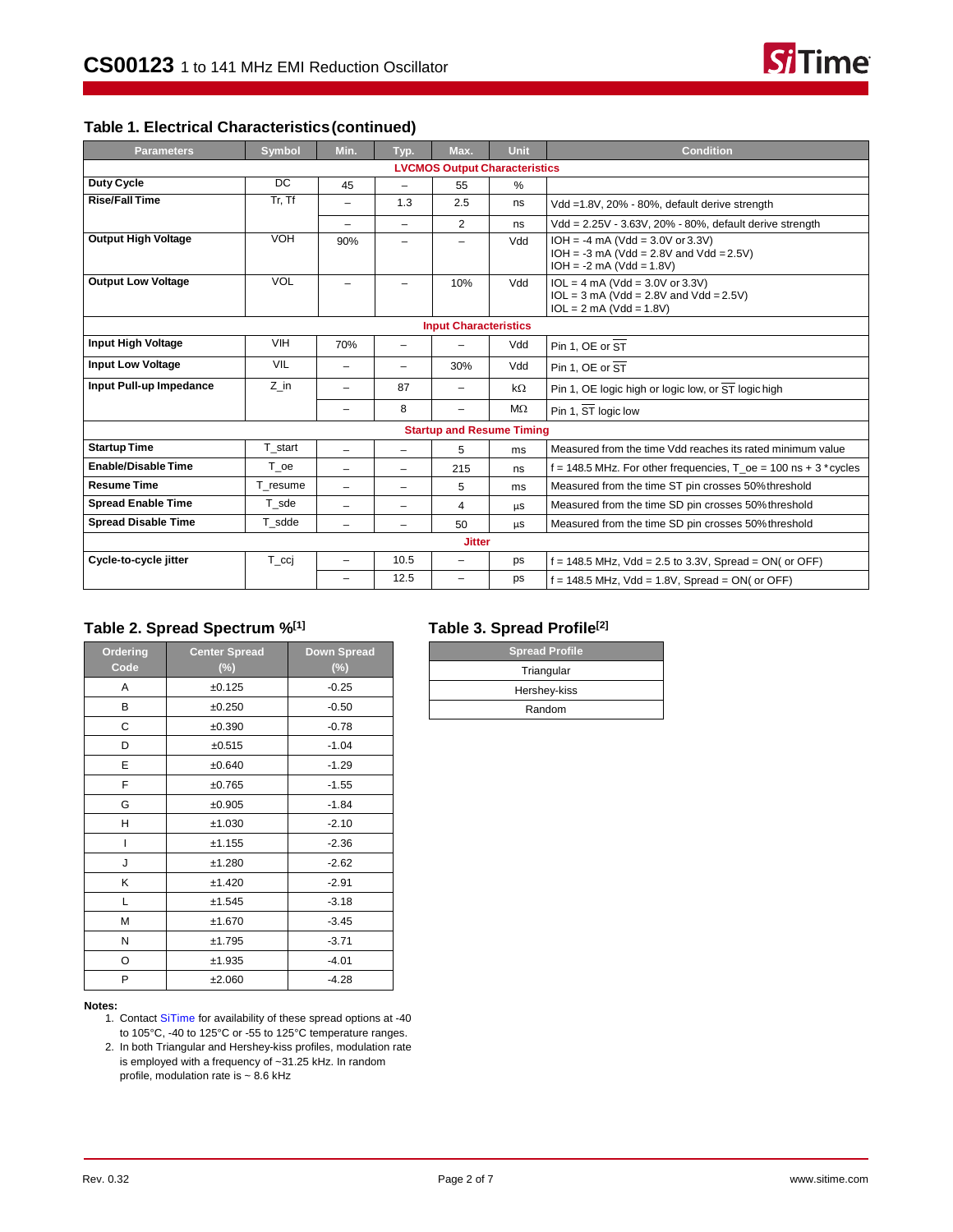# me

#### **Table 4. Pin Description**

| <b>Pin</b>     |                 | <b>Symbol</b>     | <b>Functionality</b>                                                                                                                        |
|----------------|-----------------|-------------------|---------------------------------------------------------------------------------------------------------------------------------------------|
| 1              | OE/ST/<br>NC/SD | Output<br>Enable  | $H^{[3]}$ : specified frequency output<br>L: output is high impedance. Only output driver is disabled.                                      |
|                |                 | Standby           | $H^{[3]}$ : specified frequency output<br>L: output is low (week pull down). Device goes to sleep mode.<br>Supply current reduced to I std. |
|                |                 | No.<br>Connect    | Pin1 has no function (Any voltage between 0 and Vdd or Open)                                                                                |
|                |                 | Spread<br>Disable | $H:$ Spread = $ON$<br>$L:$ Spread = OFF                                                                                                     |
| $\mathfrak{p}$ | <b>GND</b>      | Power             | Electrical ground                                                                                                                           |
| 3              | OUT             | Output            | Oscillator output                                                                                                                           |
| 4              | VDD             | Power             | Power supply voltage <sup>[4]</sup>                                                                                                         |



#### <span id="page-2-1"></span>**Figure 1. Pin Assignments**

<span id="page-2-0"></span>**Notes:**

3. In OE or ST mode, a pull-up resistor of 10 kΩ or less is recommended if pin 1 is not externally driven. If pin 1 needs to be left floating, use the NC option.

4. A capacitor of value 0.1 µF or higher between Vdd and GND is required.

### **Table 5. Absolute Maximum Limits**

Attempted operation outside the absolute maximum ratings may cause permanent damage to the part. Actual performance of the IC is only guaranteed within the operational specifications, not at absolute maximum ratings.

| <b>Parameter</b>                                                     | Min.   | Max. | Unit |
|----------------------------------------------------------------------|--------|------|------|
| <b>Storage Temperature</b>                                           | -65    | 150  | °۲   |
| Vdd                                                                  | $-0.5$ |      |      |
| <b>Electrostatic Discharge</b>                                       |        | 2000 |      |
| Soldering Temperature (follow standard Pb free soldering guidelines) |        | 260  | °۲   |
| Junction Temperature <sup>[5]</sup>                                  |        | 150  | °C   |

<span id="page-2-2"></span>**Note:**

5. Exceeding this temperature for extended period of time may damage the device.

#### **Table 6. Maximum Operating Junction Temperature[6]**

| Max Operating Temperature (ambient) | Maximum Operating Junction Temperature |
|-------------------------------------|----------------------------------------|
| $85^{\circ}$ C                      | $95^{\circ}$ C                         |
| $105^{\circ}$ C                     | $115^{\circ}$ C                        |
| $125^\circ C$                       | $135^{\circ}$ C                        |

**Note:**

6. Datasheet specifications are not guaranteed if junction temperature exceeds the maximum operating junction temperature.

### **Table 7. Environmental Compliance**

| <b>Parameter</b>                  | <b>Condition/Test Method</b> |  |  |  |
|-----------------------------------|------------------------------|--|--|--|
| <b>Mechanical Shock</b>           | MIL-STD-883F, Method 2002    |  |  |  |
| <b>Mechanical Vibration</b>       | MIL-STD-883F, Method 2007    |  |  |  |
| <b>Temperature Cycle</b>          | JESD22. Method A104          |  |  |  |
| Solderability                     | MIL-STD-883F, Method 2003    |  |  |  |
| <b>Moisture Sensitivity Level</b> | MSL1 @ 260°C                 |  |  |  |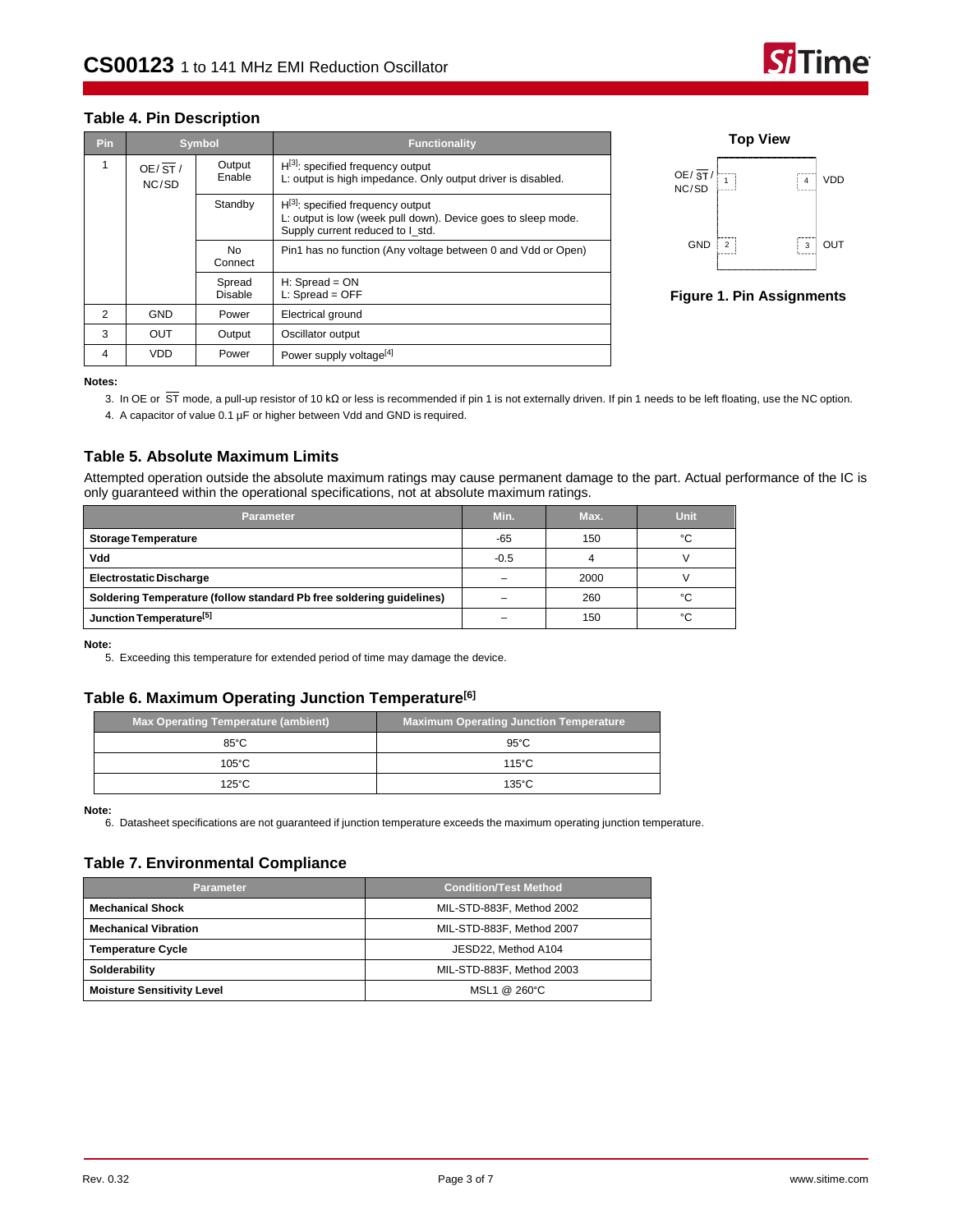

# **Timing Diagrams**







T\_oe: Time to re-enable the clock output





#### **Note:**

7. CS00123 has "no runt" pulses and "no glitch" output during startup or resume.



T\_resume: Time to resume from ST

# **Figure 1. Startup Timing Figure 2. Standby Resume Timing (ST ModeOnly)**



T\_oe: Time to put the output in High Z mode

# **Figure 3. OE Enable Timing (OE Mode Only) Figure 4. OE Disable Timing (OE Mode Only)**

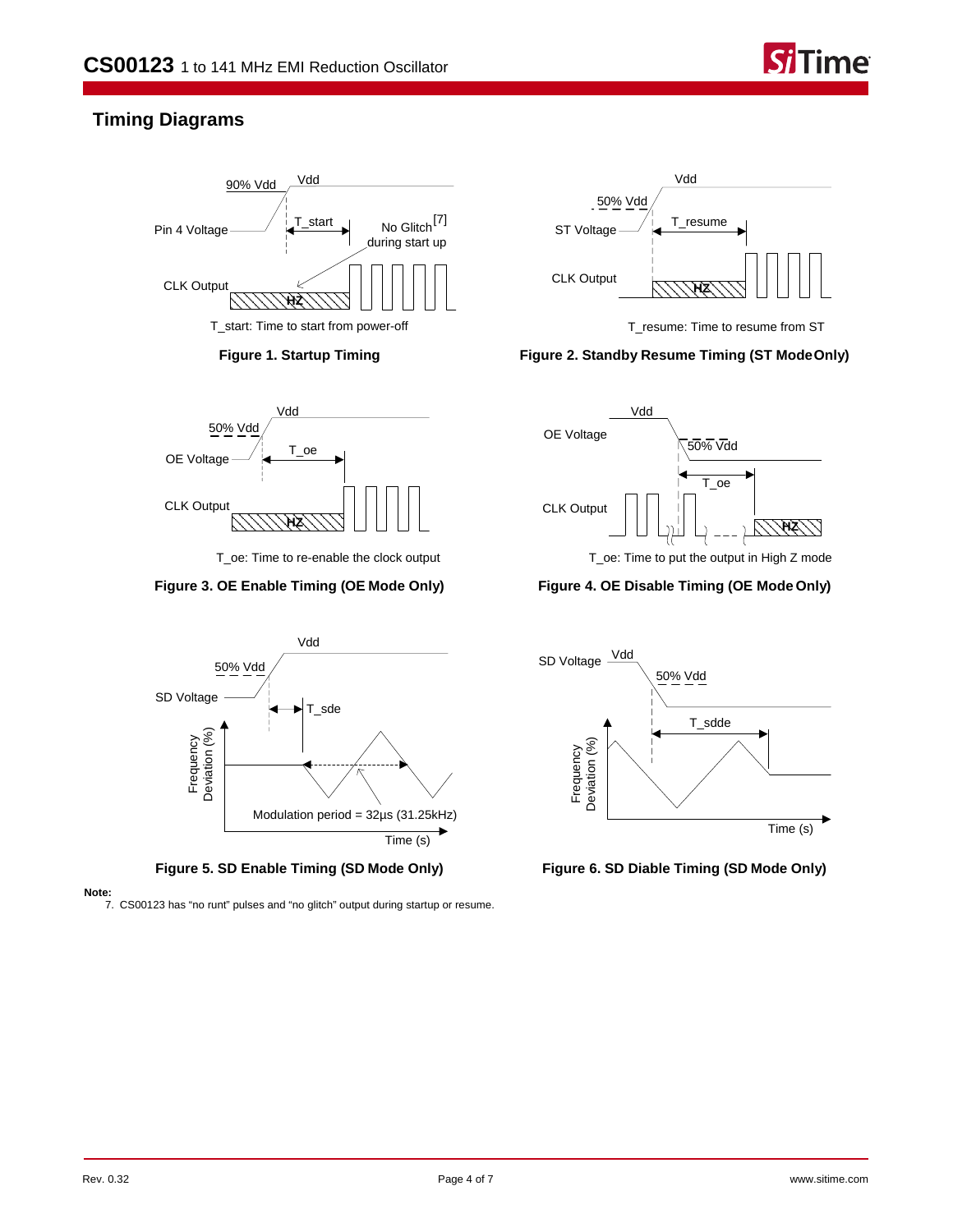

# **Rise/Fall Time (20% to 80%) vs CLOAD Tables**

## Table 8. Vdd = 1.8V Rise/Fall Times for Specific C<sub>LOAD</sub> Table 9. Vdd = 2.5V Rise/Fall Times for Specific C<sub>LOAD</sub>

| <b>Rise/Fall Time Typ (ns)</b>                                     |      |       |       |       |       |  |  |
|--------------------------------------------------------------------|------|-------|-------|-------|-------|--|--|
| 60 pF<br>5 pF<br>15 pF<br>30 pF<br>45 pF<br>Drive Strength \ CLOAD |      |       |       |       |       |  |  |
|                                                                    | 6.16 | 11.61 | 22.00 | 31.27 | 39.91 |  |  |
| A                                                                  | 3.19 | 6.35  | 11.00 | 16.01 | 21.52 |  |  |
| R                                                                  | 2.11 | 4.31  | 7.65  | 10.77 | 14.47 |  |  |
| в                                                                  | 1.65 | 3.23  | 5.79  | 8.18  | 11.08 |  |  |
| т                                                                  | 0.93 | 1.91  | 3.32  | 4.66  | 6.48  |  |  |
| Е                                                                  | 0.78 | 1.66  | 2.94  | 4.09  | 5.74  |  |  |
| U                                                                  | 0.70 | 1.48  | 2.64  | 3.68  | 5.09  |  |  |
| F or "-": default                                                  | 0.65 | 1.30  | 2.40  | 3.35  | 4.56  |  |  |

# **Table 10. Vdd = 2.8V Rise/Fall Times for Specific CLOAD**

| <b>Rise/Fall Time Typ</b> |      |      |       |       |       |  |  |  |
|---------------------------|------|------|-------|-------|-------|--|--|--|
| Drive Strength \ CLOAD    | 5 pF | 15pF | 30 pF | 45 pF | 60 pF |  |  |  |
|                           | 3.77 | 7.54 | 12.28 | 19.57 | 25.27 |  |  |  |
| А                         | 1.94 | 3.90 | 7.03  | 10.24 | 13.34 |  |  |  |
| R                         | 1.29 | 2.57 | 4.72  | 7.01  | 9.06  |  |  |  |
| в                         | 0.97 | 2.00 | 3.54  | 5.43  | 6.93  |  |  |  |
|                           | 0.55 | 1.12 | 2.08  | 3.22  | 4.08  |  |  |  |
| E or "-": default         | 0.44 | 1.00 | 1.83  | 2.82  | 3.67  |  |  |  |
|                           | 0.34 | 0.88 | 1.64  | 2.52  | 3.30  |  |  |  |
| F                         | 0.29 | 0.81 | 1.48  | 2.29  | 2.99  |  |  |  |

# **Table 12. Vdd = 3.3V Rise/Fall Times for Specific CLOAD**

| <b>Rise/Fall Time Typ (ns)</b> |      |       |       |       |       |  |  |  |
|--------------------------------|------|-------|-------|-------|-------|--|--|--|
| Drive Strength \ CLOAD         | 5 pF | 15 pF | 30 pF | 45 pF | 60 pF |  |  |  |
|                                | 3.39 | 6.88  | 11.63 | 17.56 | 23.59 |  |  |  |
| А                              | 1.74 | 3.50  | 6.38  | 8.98  | 12.19 |  |  |  |
| R                              | 1.16 | 2.33  | 4.29  | 6.04  | 8.34  |  |  |  |
| в                              | 0.81 | 1.82  | 3.22  | 4.52  | 6.33  |  |  |  |
| T or "-" default               | 0.46 | 1.00  | 1.86  | 2.60  | 3.84  |  |  |  |
| Е                              | 0.33 | 0.87  | 1.64  | 2.30  | 3.35  |  |  |  |
| U                              | 0.28 | 0.79  | 1.46  | 2.05  | 2.93  |  |  |  |
| F                              | 0.25 | 0.72  | 1.31  | 1.83  | 2.61  |  |  |  |

| <b>Rise/Fall Time Typ (ns)</b> |      |      |       |       |       |  |  |  |
|--------------------------------|------|------|-------|-------|-------|--|--|--|
| Drive Strength \ CLOAD         | 5pF  | 15pF | 30 pF | 45 pF | 60 pF |  |  |  |
|                                | 4.13 | 8.25 | 12.82 | 21.45 | 27.79 |  |  |  |
| A                              | 2.11 | 4.27 | 7.64  | 11.20 | 14.49 |  |  |  |
| R                              | 1.45 | 2.81 | 5.16  | 7.65  | 9.88  |  |  |  |
| в                              | 1.09 | 2.20 | 3.88  | 5.86  | 7.57  |  |  |  |
|                                | 0.62 | 1.28 | 2.27  | 3.51  | 4.45  |  |  |  |
| E or "-": default              | 0.54 | 1.00 | 2.01  | 3.10  | 4.01  |  |  |  |
|                                | 0.43 | 0.96 | 1.81  | 2.79  | 3.65  |  |  |  |
| F.                             | 0.34 | 0.88 | 1.64  | 2.54  | 3.32  |  |  |  |

### **Table 11. Vdd = 3.0V Rise/Fall Times for Specific CLOAD**

| <b>Rise/Fall Time Typ (ns)</b>     |      |       |       |       |       |
|------------------------------------|------|-------|-------|-------|-------|
| Drive Strength \ C <sub>LOAD</sub> | 5 pF | 15 pF | 30 pF | 45 pF | 60 pF |
|                                    | 3.60 | 7.21  | 11.97 | 18.74 | 24.30 |
| А                                  | 1.84 | 3.71  | 6.72  | 9.86  | 12.68 |
| R                                  | 1.22 | 2.46  | 4.54  | 6.76  | 8.62  |
| в                                  | 0.89 | 1.92  | 3.39  | 5.20  | 6.64  |
| T or "-" default                   | 0.51 | 1.00  | 1.97  | 3.07  | 3.90  |
| Е                                  | 0.38 | 0.92  | 1.72  | 2.71  | 3.51  |
| U                                  | 0.30 | 0.83  | 1.55  | 2.40  | 3.13  |
| F                                  | 0.27 | 0.76  | 1.39  | 2.16  | 2.85  |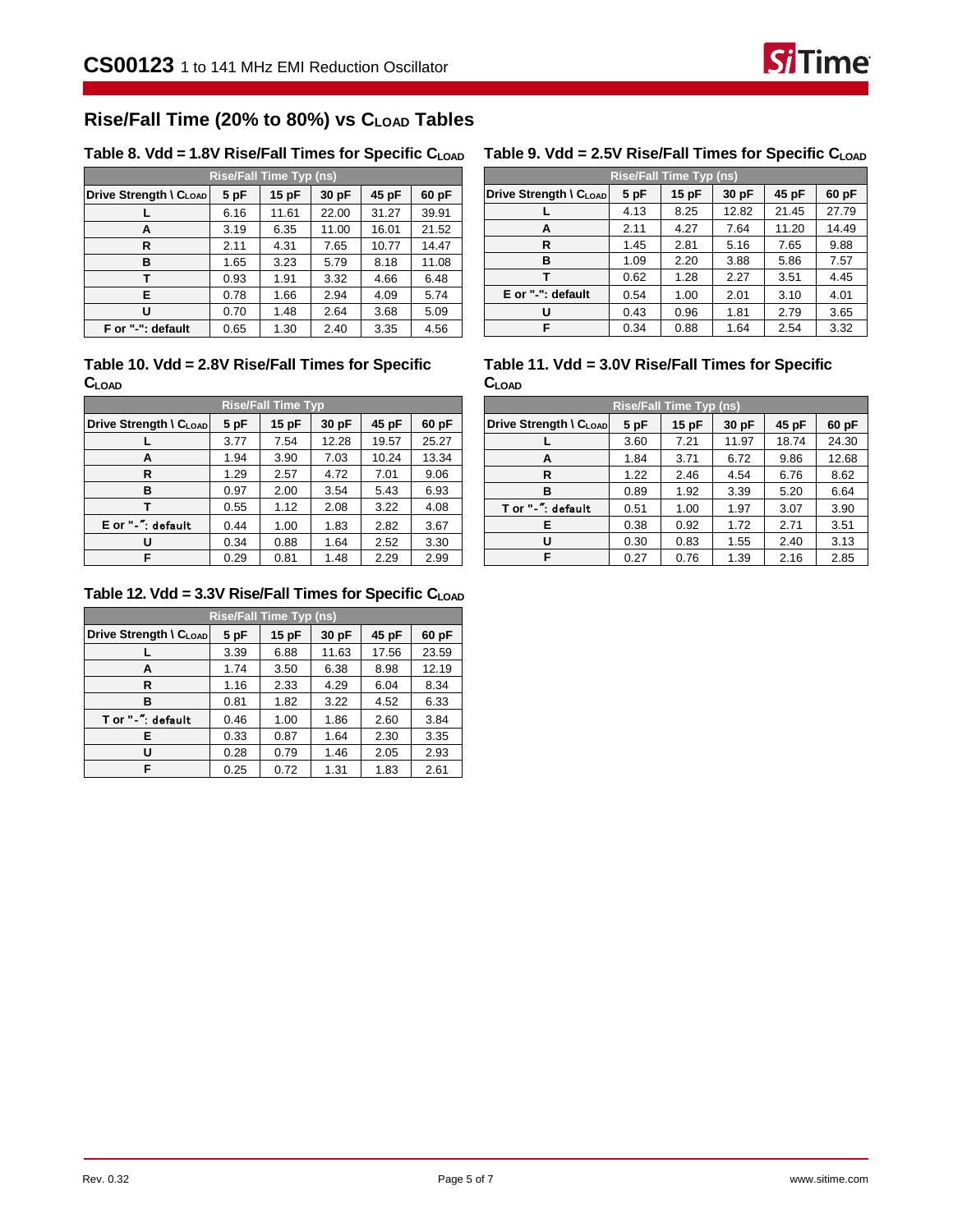

# **Dimensions and Patterns**



**Notes:** 8. Top marking: Y denotes manufacturing origin and XXXX denotes manufacturing lot number. The value of "Y" will depend on the assembly location of the device.

<span id="page-5-0"></span>9. A capacitor of value 0.1 µF or higher between Vdd and GND is required.